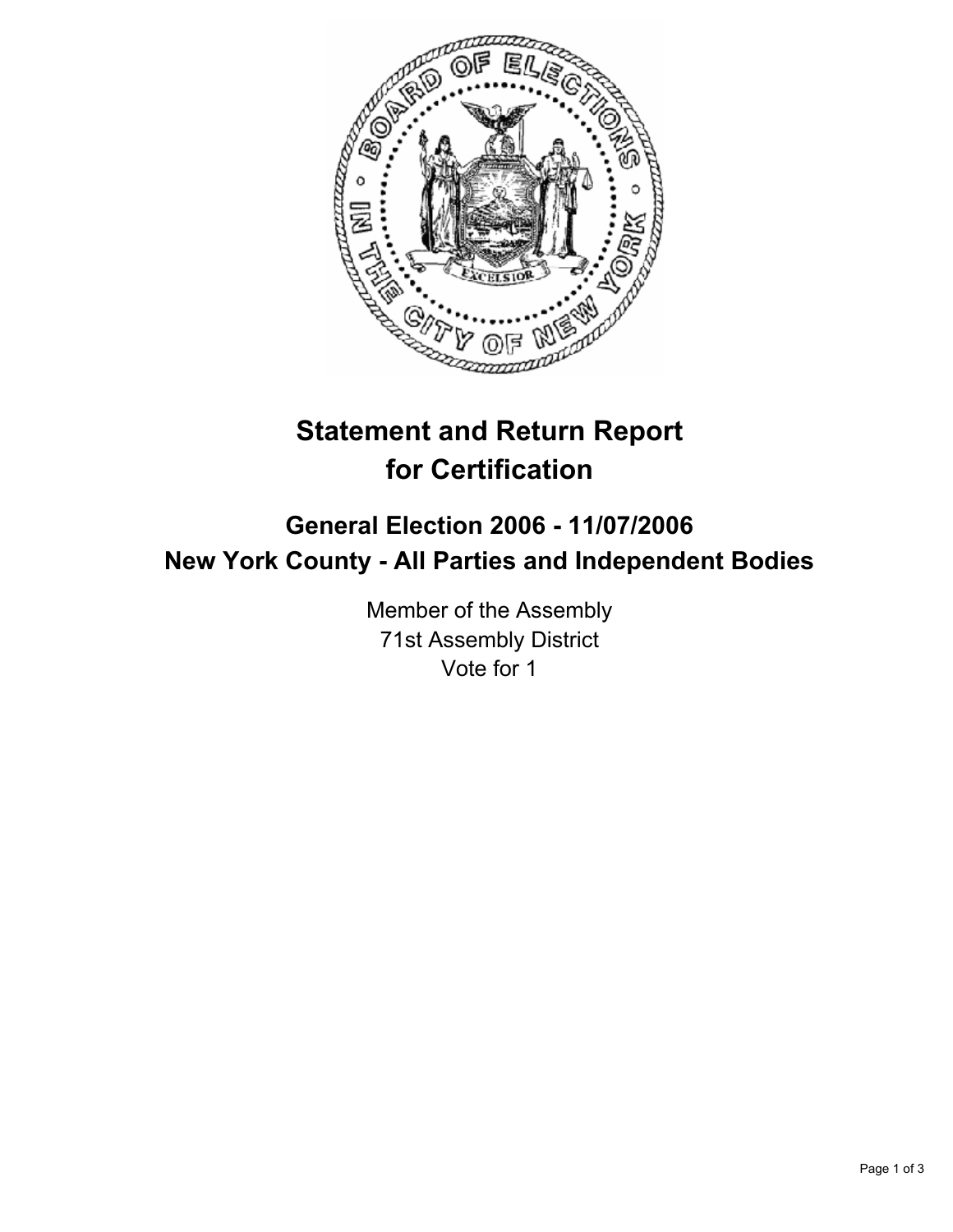

### **Assembly District 71**

| <b>PUBLIC COUNTER</b>             | 24,212 |
|-----------------------------------|--------|
| <b>EMERGENCY</b>                  | 55     |
| ABSENTEE/MILITARY                 | 497    |
| <b>AFFIDAVIT</b>                  | 719    |
| <b>Total Ballots</b>              | 25,627 |
| <b>GLENDA ALLEN (REPUBLICAN)</b>  | 1,378  |
| HERMAN D FARRELL JR. (DEMOCRATIC) | 18,826 |
| AURIANO ESPAILAT (WRITE-IN)       |        |
| CHARLES TILLY (WRITE-IN)          |        |
| HERMAN FARRELL JR (WRITE-IN)      |        |
| <b>Total Votes</b>                | 20,207 |
| Unrecorded                        | 5,420  |